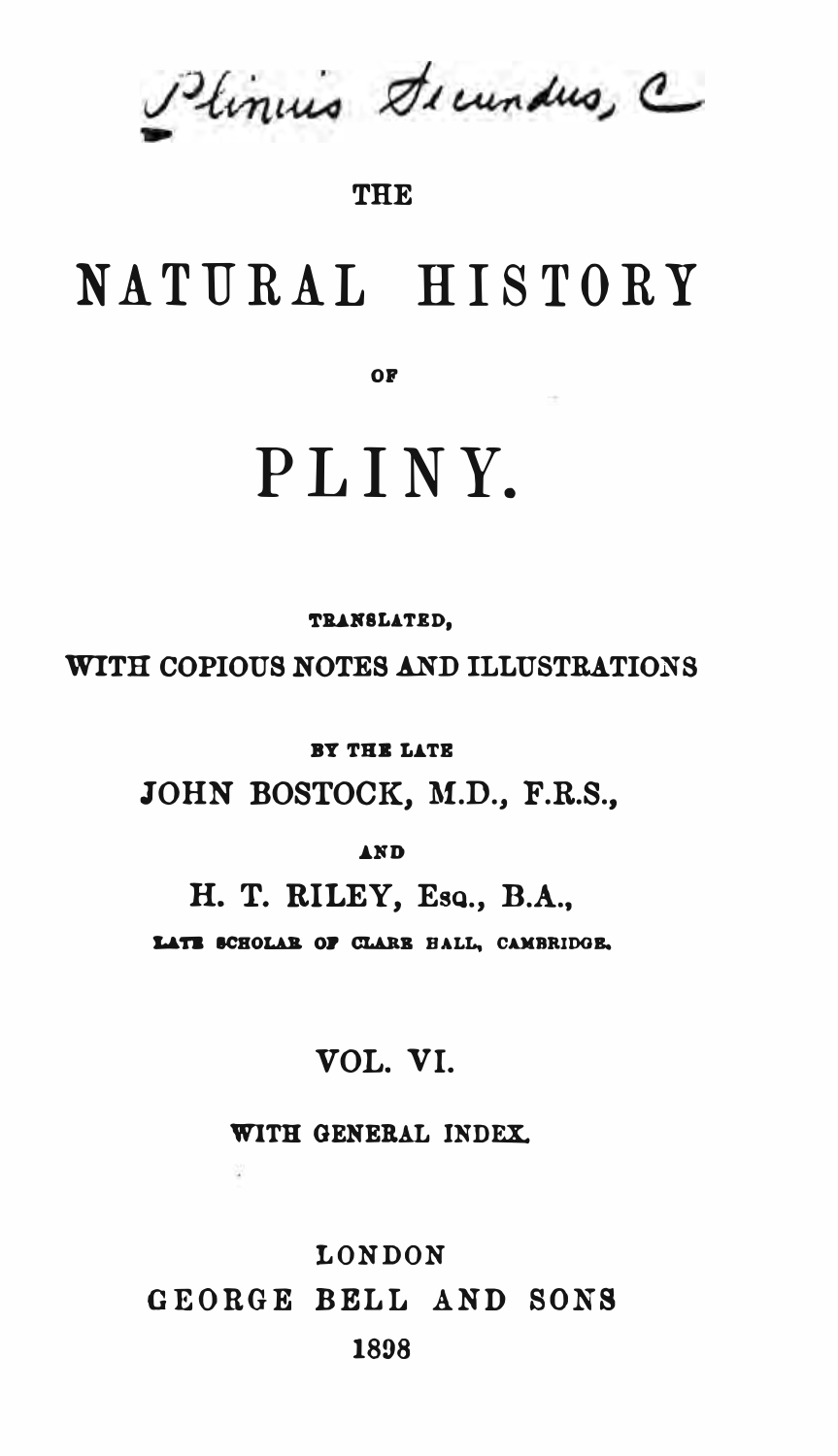€

cinal properties are similar to those of sulphur, it being naturally astringent, dispenive, contractive, and agglutinating : ignited, it drives away serpents by the smell. Babylonian bitumen is very efficacious, it is eaid, for the cure of cataract and albugo, as also of leprosy, lichens, and pruriginous affections. Bitumen is employed, too, in the form of a liniment, for gout; and every variety of it ia useful for making bandolines for eyelashes that are refractory and impede the sight. Applied topically with nitre,<sup>6</sup> it is curative of tooth-ache, and, taken internally, with wine, it alleviates chronic coughs and difficulty of respiration. It ia administered in a similar manner for dysentery, and is very good for arresting looseness of the bowels. Taken internally with vinegar, it dissolves and brings away coagulated blood. It modifies pains also in the loins and joints, and, applied with barley-meal, it forms a peculiar kind of plaster, to which it has given its name.<sup>7</sup> It stanches blood also, heals wounds, and unites the sinews when severed. Bitumen is administered for quartan fevers, in doses of one drachma to an equal quantity of hedyosmos,<sup>8</sup> the whole kneaded up with one obolus of myrrh. The smell of burnt bitumen detects a tendency to epilepsy, and, applied to the nostrils with wine and castoreum,<sup>9</sup> it dispels suffocations of the uterus. Employed as a fumigation, it acts as a check upon procidence of the uterus, and, taken internally with wine, it has the effect of an emmenagogue.

Another use that is made of it, is for coating the inside of copper vessels, it rendering them proof against the action of fire. It has been already10 stated that bitumen was formerly employed for staining copper and coating statues. It has been used, too, as a substitute for lime; the walla of Babylon, for instance, which are cemented with it. In the smithies they are in the habit of varnishing iron and heads of nails with it, and of using it for many other purposes as well.

#### CHAP.  $52.$ -ALUMEN, AND THE SEVERAL VARIETIES OF IT; THIRTY-EIGHT REMEDIES.

Not less important, or indeed very dissimilar, are the uses

- 
- 
- <sup>6</sup> As to the "nitrum" of Pliny, sce B. xxxi. c. 46.<br>7 "Asphalt plaster," probably.<br><sup>6</sup> Or mint. See B. xix. c. 47, and B. xx. c. 53.
- $\bullet$  See B. xxxii. c. 13.  $10 \text{ In } B$ . xxxiv. c. 9.

Digitized by Google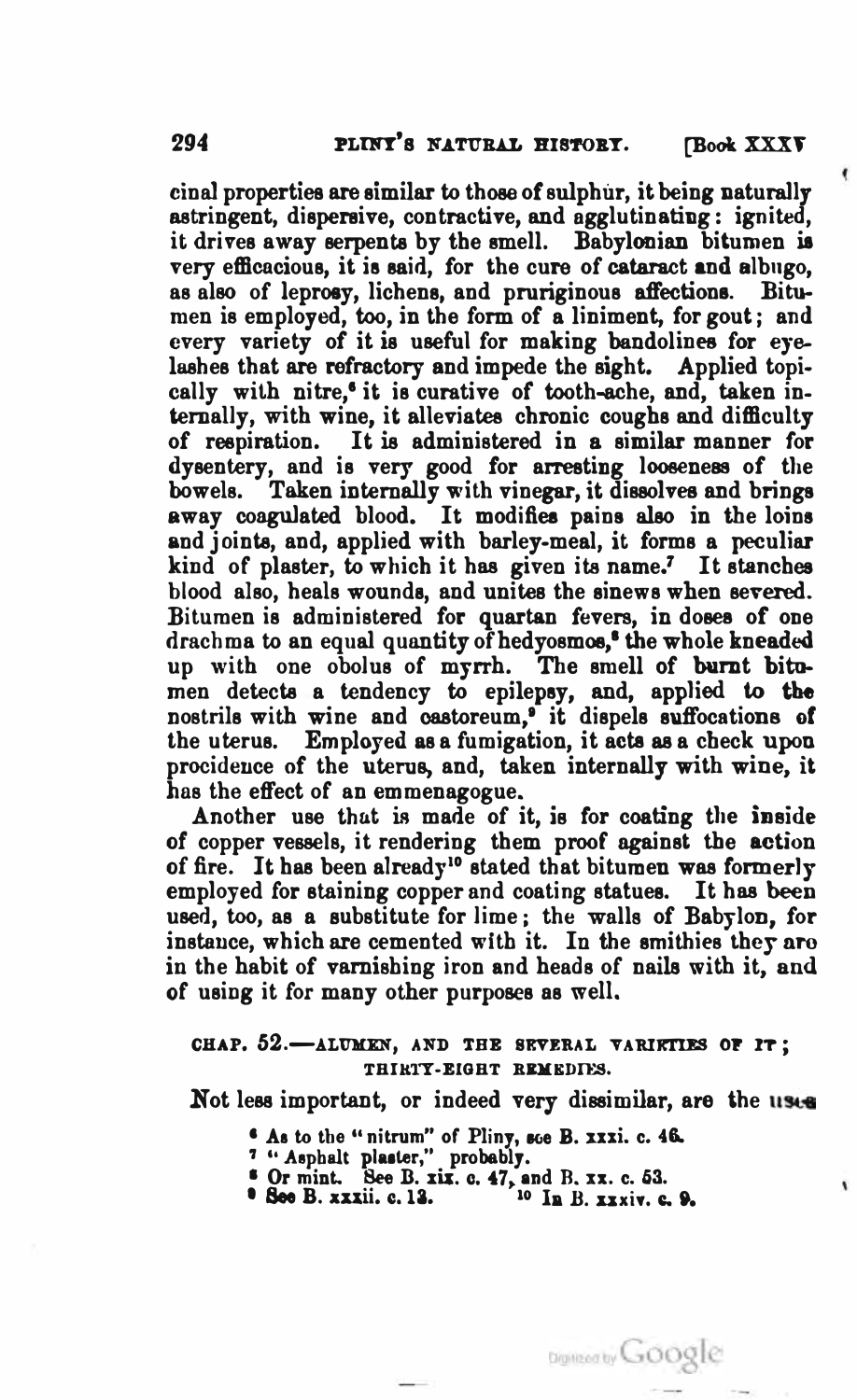that are made of alumen;<sup>11</sup> by which name is understood a sort of brine<sup>12</sup> which exudes from the earth. Of this, too, there are eeveral kinde. In Cyprua there is a white alumen, and another kind of a darker colour. The difference, however, in their colour is but trifling in reality, though the uses made of them are very dissimilar; the white liquid alumen being employed for dyeing<sup>13</sup> wool of bright colours, and the black, on the other band, for giving wool a tawny or a sombre tint. Gold, too, is purified<sup>14</sup> by the agency of black alumen. Every kind of alumen is a compound of slime and water, or in other words, is a liquid product exuding from the earth; the concretion of it commencing in winter, and being completed by the action of the summer sun. That portion of it which is the first matured, is the whitest in appearance.

The countries which produce this substance, are Spain, Ægypt, Armenia, Macedonia, Pontus, Africa,<sup>15</sup> and the islands of Sardinia, Melos. Lipara, and Strongyle:<sup>16</sup> the most esteemed, however, is that of Egypt,<sup>11</sup> the next beat being the produce of Melos. Of this last kind there are also two varieties, the liquid alumen, and the solid. Liquid alumen, to be good, eho<sup>u</sup>ld be of a limpid, milky, appearance: when <sup>a</sup>ubbed between the fingers it sho<sup>u</sup>ld be free from grit, and productive of a slight sensation of heat. The name given to it is "phorimon."<sup>18</sup> The mode of detecting whether or not it has been adulterated, is by the application of pomegranate-juice; for if genuine, it will turn black on combining with the juice. The other, or solid alumen, is pale and rough in ap-

<sup>11</sup> Beckmann is of opinion that our alum was not known to the Greeks or Romans, and that what the latter called "alumen" was green vitriol, or eulpbalie of tbe protoside or iron, in an i<sup>m</sup>p<sup>u</sup>re state. Biat. Inv. Vol. I. p. 180. Behn's Edition. Dr. Pereira remarks, however, that "there can be little doubt that Pliny was acquainted with our alum, but did not distinguish it from sulphate of iron, for he informs us that one kind of alum was

<sup>13</sup> See Note 11 above. <sup>14</sup> For gilding, Hardouin says.<br><sup>15</sup> The Roman provinces in Africa, other than Egypt.

<sup>16</sup> Now Strombolo. See B. iii. c. 14.

17 Herodotus, B. ii., mentions the fact that King Amasis sent the people of Delphi a thousand talents of this substance, as his contribution towards reduilding their temple.  $18.4$  "Fruitful." or "useful."  $\mu$ <sup>18</sup> " Fruitful," or "  $\mu$ seful."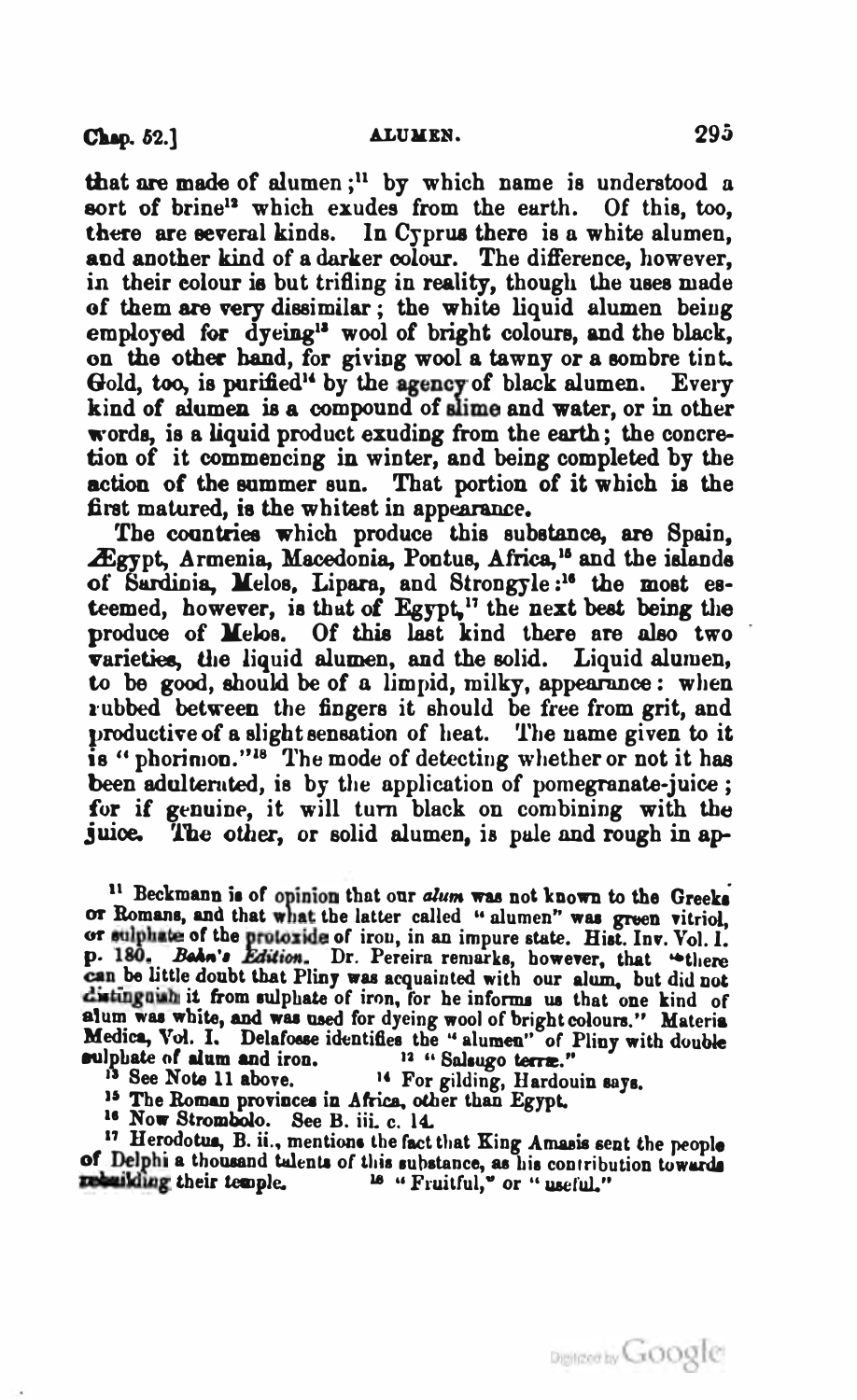pearance, and turns black on the application or nut-galla ; for which reason it is known by the name of " paraphoron."<sup>19</sup>

Liquid alumen is naturally astringent, indurative, and cor· rosive : used in combination with honey, it heals ulcerations of the mouth, pimples, and pruriginous eruptions. The remedy, when thus used, is employed in the bath, the proportions being two parts of honey to one of alumen. It has the effect, also, of checking and dispersing perspiration, and of neutralizing offensive odours of the arm-pita. It is taken too, in the form of pills, for affections of the spleen, and for the purpose of carrying off blood by the urine : incorporated with nitre and melanthium,<sup>20</sup> it is curative of itch-scab.

There is one kind of solid alumen, known to the Greeks as "schiston,"<sup>21</sup> which splits into filaments of a whitish colour; for which reason some have preferred giving it the name of "trichitis."<sup>22</sup> It is produced from the mineral ore known to us as " chalcitis,"<sup>22</sup> from which copper is also produced, it being a sort of exudation from that mineral, coagulated into the form of acum. This kind of alumen is less desiccative than the others, and is not so useful as a check upon bad humours of the body. Used, however, either in the form of <sup>a</sup> liniment or of an injection, it is highly beneficial to the ears; as also for ulcerations of the mouth, and for tooth-ache, if retained with the saliva in the mouth. It is employed alao as a serviceable ingredient in compositions for the eyes, and for the generative organs in either sex. The mode of preparing it is to roast it in crucibles, until it has quite lost its liquid form.

There is another variety of alumen also, of a less active nature, and known as "strongyle;"<sup>14</sup> which is again subdivided into two kinds; the fungous, which easily dissolves in any liquid, and is looked upon as altogether worthless; and tho porous, which is full of small holes like a sponge, and in pieces of a globular form, more nearly approaching white alumen in appearance. It has a certain degree, too, of unctuousness, is free from grit, friable, and not apt to blacken the

 $19$  "Adulterated." 20 See B. xx. c. 71.

<sup>21</sup> "Split" alum. Probably iron alum, the French *alum de plume*; of a<br>ky, silky appearance.  $22$  "Hairy alum." flaky, silky appearance.

<sup>23</sup> See B. xxxiv. cc. 2, 29.

<sup>&</sup>lt;sup>24</sup> So called, according to Dioscorides, from the "round" form of the pieces.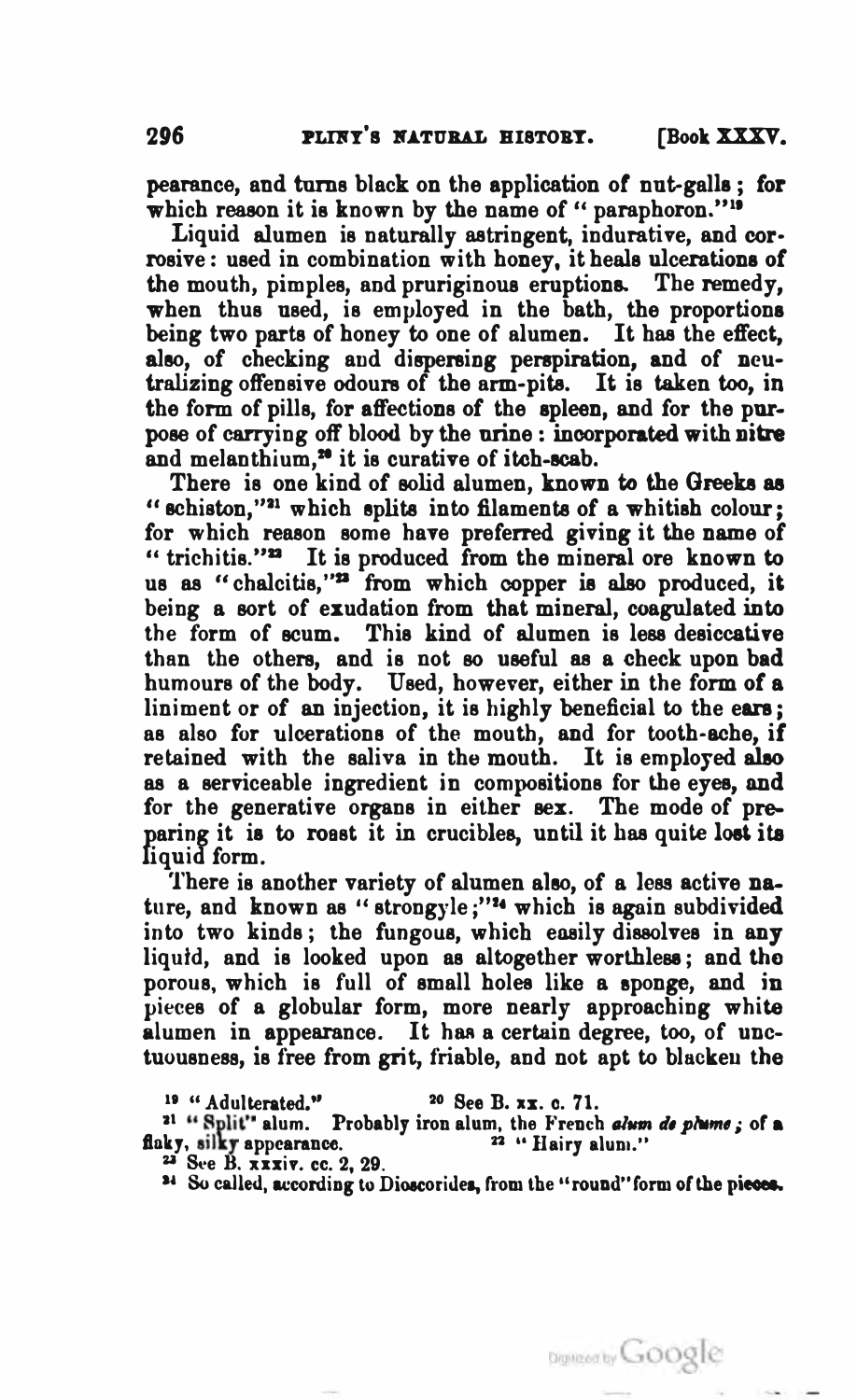fingers. This last kind is calcined by itself upon hot coals, unmixed with any other substance, until it is entirely reduced to ashes.

The best kind of all, however, is that called "melinum."<sup>25</sup> as coming from the Isle of Melos, as already mentioned; none being more effectual for acting as an astringent, staining black, and indurating, and none assuming a closer consistency. It removes granulations of the eye. lids, and, in a calcined state, is still more efficacious for checking deftuxions of the eyes : in this last form, too, it is employed for the cure of pruriginous eruptions on the body. Whether taken internally, or employed externally, it arresta discharges of blood; and if it is applied with vinegar to a part from which the hair has been first removed, it will change into a soft down the hair which replaces it. The leading property of every kind of alumen is ita remarkable astringency, to which, in fact, it is indebted for its name<sup>26</sup> with the Greeks. It is for this property that the varioue kinds are, all of them, so remarkably good for the eyes. In combination with grease, they arrest discharges of blood ; and they aro employed in a similar manner for checking the spread of putrid ulcera, and for removing sores upon the bodies of infanta.

Alumen bas a desiccative effect upon dropsical eruptions; and, in combination with pomegranate juice, it removes diseases of tho ears, malformed nails, indurations resulting from cicatrization, hangnails, and chilblains. Calcined, with vinegar or nut-galla, in equal proportions, it is curative of pbage dænic ulcers; and, in combination with extracted juice of cabbage, of leprosy. Used in the proportion of one part of alumen to two of salt, it arrests the progress of serpiginous eruptions ; and an infusion of it in water destroys lioe and other parasitical ineecta that infest the hair. Employed in <sup>a</sup> similar manner, it is good for burns; and, in combination with the serous<sup>27</sup> part of pitch, for furfuraceous eruptions on the body. It is used also as an injection for dysentery, and, employed in the form of a gargle, it braces the uvula and tonsillary glands. For all those maladies which we have men-

<sup>25</sup> He has previously said that the most esteemed kind was the Egyptian, that of Melos being the next best.  $\frac{1}{2} \sum_{i} \frac{1}{2}$  is  $\frac{1}{2}$  where  $\frac{1}{2}$  is  $\frac{1}{2}$  is  $\frac{1}{2}$  if  $\frac{1}{2}$  is  $\frac{1}{2}$  if  $\frac{1}{2}$  if  $\frac{1}{2}$  if  $\frac{1}{2}$  if  $\frac{1}{2}$  if  $\frac{1}{2}$  if  $\frac{1}{2}$  if  $\$ læon is intended. See B. xv. c. 7, B. xxiv. cc. 11, 24, and B. xxv. c. 22.